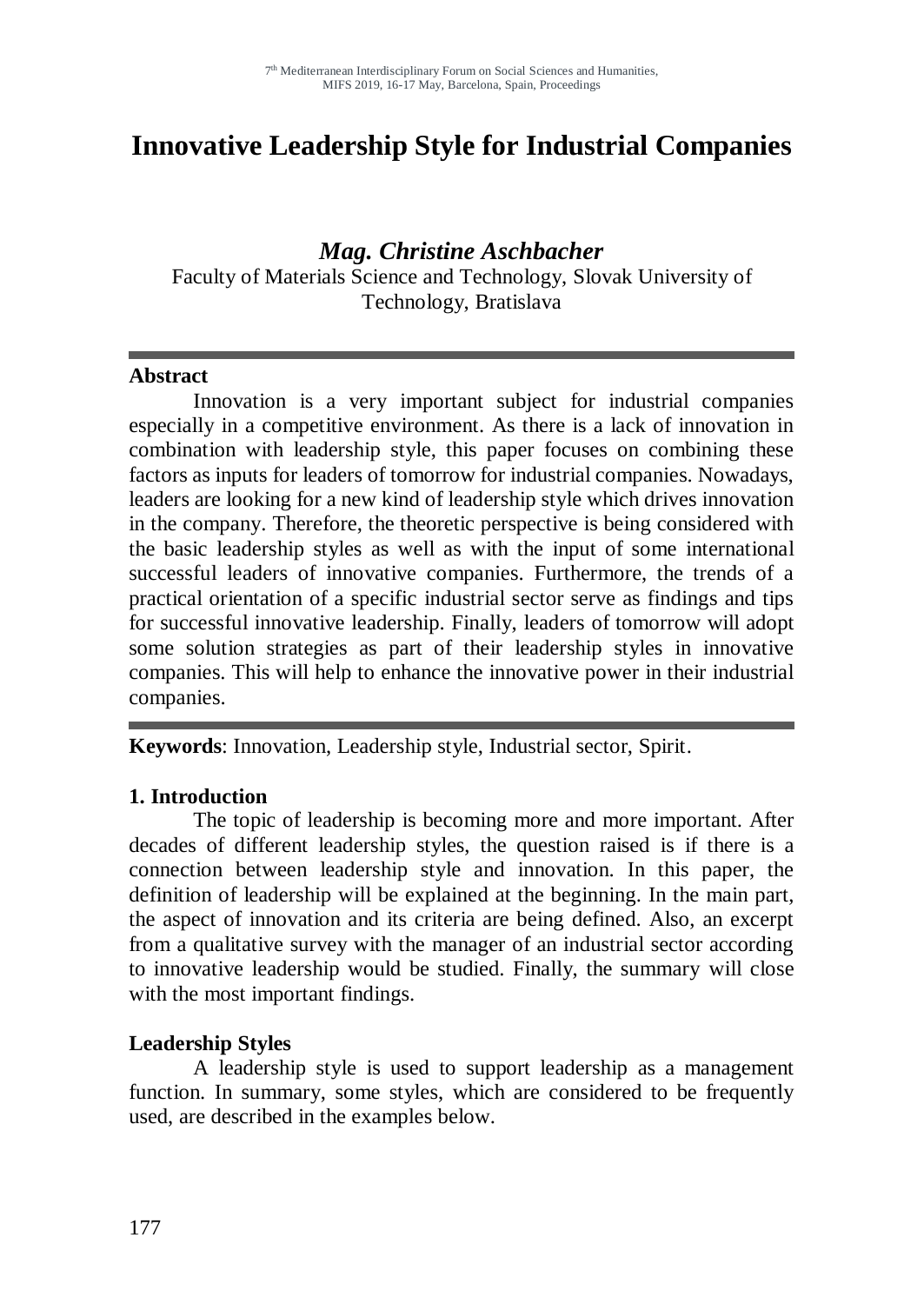# *The Theory Z*

It is based on a comparison by Ouchi (1981) of the leadership in American and Japanese companies. The result proved that successful American and Japanese companies are the most successful. Companies come very close in their management style to Japanese companies. Type Z companies are characterized by an established and homogeneous corporate culture. Building on this, Ouchi proposes a 13-stage (organizational) development model for a Type Z organization for the less successful American companies. In doing so, it aims to redirect attention to human relationships in the entire organizational community.

# *The 7F-Model*

The leadership style developed by McKinsey (Pascale & Athos, 1981) points to the need to optimally use and coordinate the following 7Fs in order to achieve corporate goals; leadership strategy, leadership skills, leadership system, leadership style, leadership structure, leadership goals/concepts, as well as the target and value system of the executives. There is no generally binding solution. Rather, each company must develop its own 7F profile which is "optimal" only for it.

# *Strategic Position of Success*

The leadership style developed by Pümpin (1982) emphasizes the need to coordinate strategy, culture, and leadership systems (misfit analysis). A strong position is a prerequisite, consciously created in an enterprise through the acquisition of skills, which should enable it to achieve above-average results in comparison to its competitors. It must not be easily copied by the competition and must be based on prerequisites that are highly promising for the future (strategic basic attitude). In order to secure their long-term success, all leadership-relevant systems must be geared to the expansion of the strategic success position; power centres, employee development, reporting, strategies, planning, disposition, organization, leadership style, management deployment, and working methods.

# **2. Main Part**

# **2.1 Industrial Companies of Innovation**

When an industrial enterprise is described as innovative or noninnovative, a challenging distinction in the literature arises. The definition of the innovation criteria was chosen.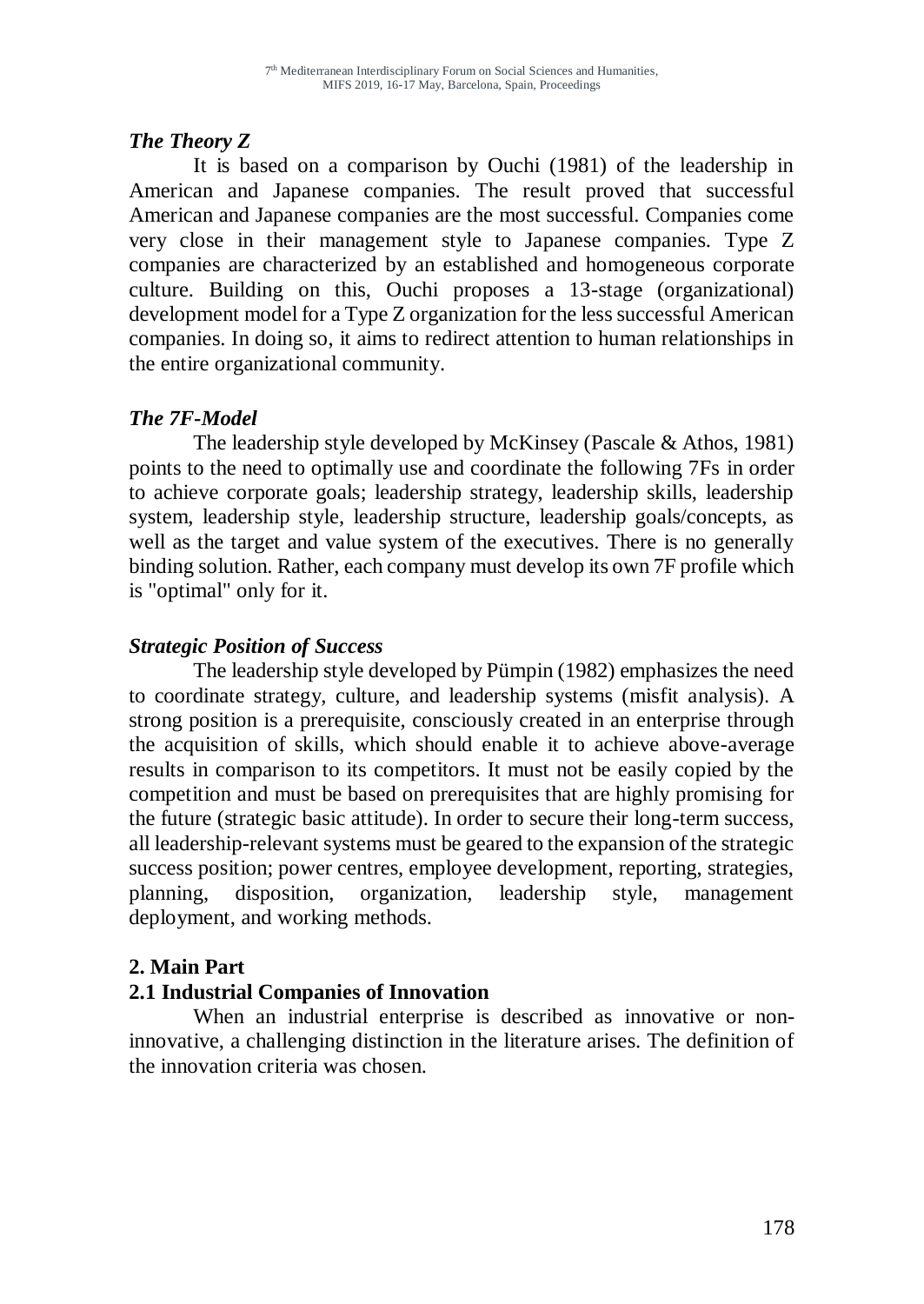## **2.3 Evaluation of Innovation Criteria**

The evaluation of the innovation projects is carried out according to points in the individual criterion. It is then compared with a minimum number of points in each case. The evaluation in the individual criterion is based on the following topics and examples of positive  $(+)$  and negative  $(-)$  aspects for the evaluation.

## *Corporate Strategies and Innovation Potentials*

The evaluation will focus on which core competencies and traditional business areas exist in the company. It would also show how these relate to the corporate goals and strategies or innovation potentials identified by the innovation project.

+ Comprehensible strategy, objectives achievable in terms of quality and scope

+ Central importance of the innovation project for the corporate strategy

- Existing business segments that are barely consolidated in terms of market success

- Low positive impact on employment and value added at the site

## *Organizational Structure and Project Management*

The existing organizational structures in the company or corporate environment and their compatibility with the requirements arising from the handling of the innovation project were evaluated.

+ Sustainable integration of relevant organizational areas into the innovation project

+ Access to necessary resources and competencies internally and externally

- Lack of clarity or low level of detail in project planning

- Functional overload of the innovation assistant

# **Market Expectation and Project Exploitation**

The assessment includes the needs of the end customer, the assessment of the current market situation (e.g., competition, other technologies), and the measures taken to reach the customer (marketing, sales, product service mix, etc.).

+ Evidence of market expectation or market access

+ Early considerations for (improved) operative implementation on the market

- Rough derivation of general market conditions for situations in niche markets

- Missing survey of the customer's point of view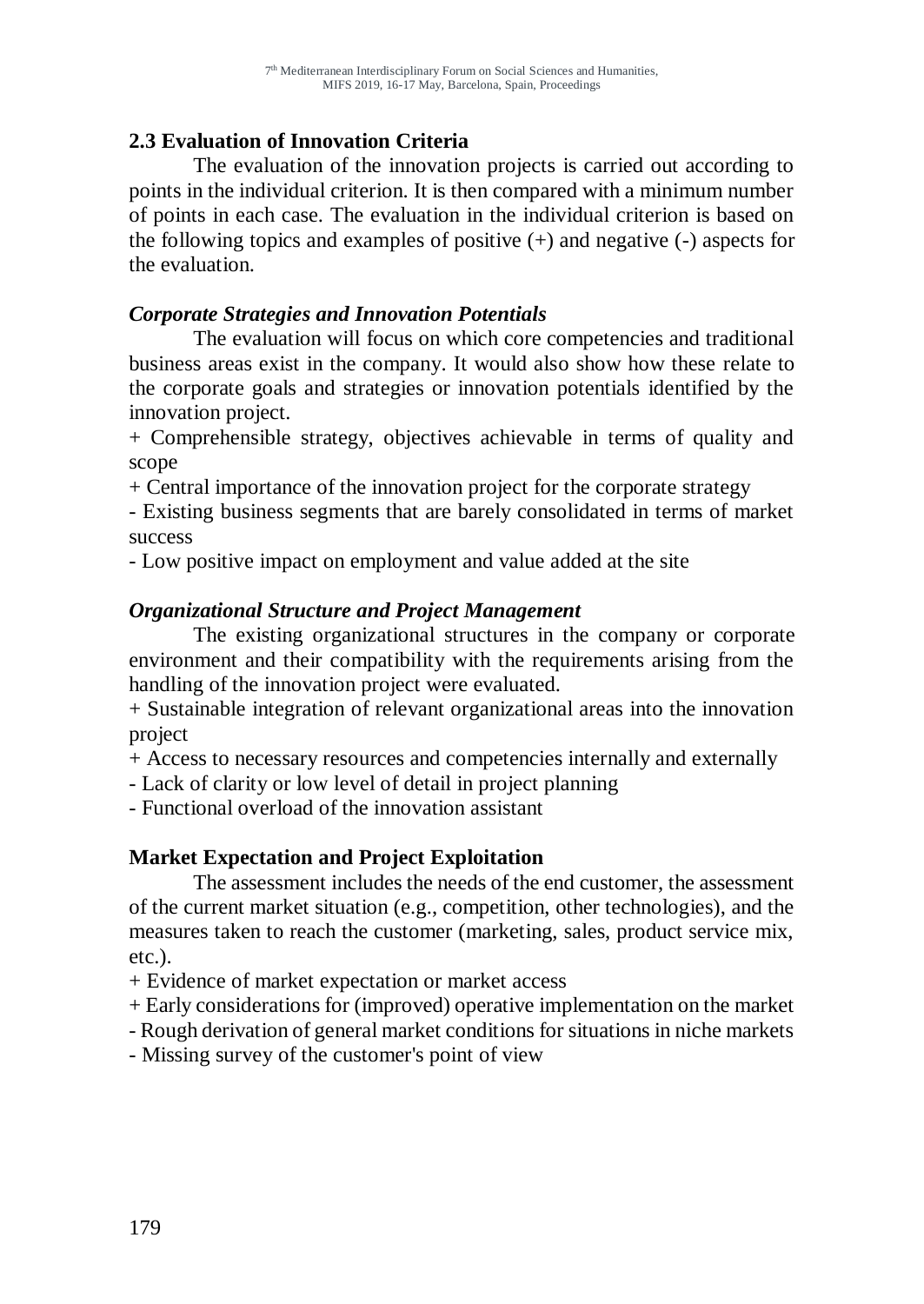#### *Type of Innovation and Level of Innovation*

The novelty content of the project results in relation to existing products, processes or structures, and the innovative step achieved with the project are evaluated.

+ Significant expansion of core competencies, integration of external knowledge

+ Substantial investment in operation-specific innovations with a clear reference to the latest technologies

- Low direct relevance to market success

- Excessive risk compared to competence base

#### **Project and Innovation Management**

The project evaluates the extent to which innovation-relevant factors such as the ability to cooperate, internal innovation management, research and development, or the use of funding instruments, are strengthened in comparison to previous practices.

+ Need for external consulting to increase the propensity to innovate

+ Employment of university or university of applied sciences specialists not yet a matter of course (low proportion of academics)

- Low backlog demand, comprehensive experience in dealing with innovations - Short-term innovative effort in terms of time and content

#### **2.4 Innovative Leadership**

As a beginning innovative leadership style which already exists in literature, the style of successful entrepreneurs like Richard Branson or Steve Jobs can be used. This hardly contains a model. It has more experiences from their innovative enterprises which concerns the high-level personnel. However, these are not produced in relation to industrial companies which suggest that they have not yet been literarily edited.

#### *2.4.1 Not everyone is eligible to be CEO*

A manager needs someone who "brings the best to people," someone who communicates well with others, and helps an employee learn from a mistake instead of criticizing them for it.

Not everyone does this, and that is okay. The founder may, but does not have to be the CEO; if the fit is not right, he or she should know when the role is meant for someone else.

#### *2.4.2 Be a leader, not a boss*

Branson sees the classic image of the "boss" as an anachronism. 'Heroic is not a desirable characteristic in a manager,' he says. A boss give orders, while a leader organizes.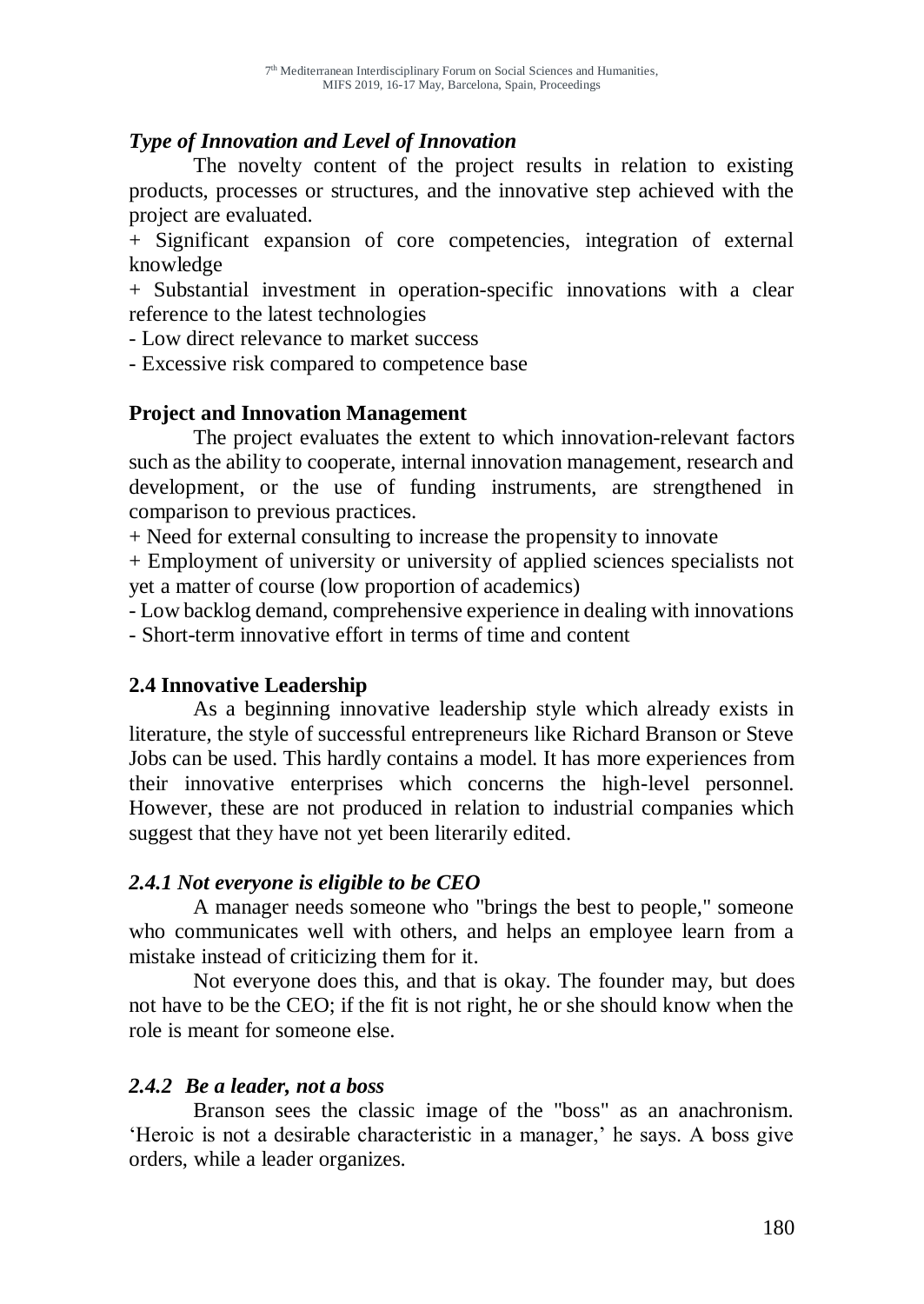"Perhaps, therefore, it is strange that if there is any one phrase that is guaranteed to get me on the way, it is when someone says to me: 'Okay, fine. You're the boss!'" says Branson. "What annoys me is that in 90 percent of the cases, what this person really wants to say is: 'Okay, then, I don't think I agree with you, but I'll roll over and do it because you tell me to. But if it doesn't work out I will be the first to remind you that it's not my idea.'"

Therefore, a good innovative business leader is someone who, not only has to execute his own ideas, but also inspires others to come forward with their own ideas.

#### *2.4.3 Innovative Leadership at the Company Apple*

Steve Jobs left Apple in great shape. His position as CEO left the chairman position vacant, but left an innovation leadership legacy that is transformative to maintain. There is no leader in this day and age who is more innovative, has broken more rules, and has invented more things that have changed the world.

He described an employee who was part of the team that started the Macintosh computer. He was active in business strategy, strategic planning, and managed global business markets. In addition, industries such as medicine were his passion and focus.

These were described as exciting times, and he has sparked a revolution in computers, information, and culture.

#### *Each leader needs to think in a positive way*

A leader's first big vision is to sell to his employees. If they do not get it, then the customers will not. This seems obvious, but too many leaders today have the right finances or seniority or even board support, but they do not embody this lesson. Steve invented it.

Days before the Mac, they sent to take pictures of a Swiss army knife, challenging that Mac was something else; not just a computer, but a lifestyle device. Steve asked them to think about the Mac as more than a technology it was an innovation in culture, lifestyle, and learning.

#### *Think differently to differentiate your company or product*

Steve was focused on innovative marketing, product features, design, and packaging. He knew thinking differently was the key to Apple's differentiation from other companies.

When they launched the Mac to the media and analysts, they wanted a Mac in every room, without a manual. Other computers, like IBM, came up with huge manuals on how to operate it. When the analysts came into their rooms, they expected to touch the computer. The Mac would turn on and hear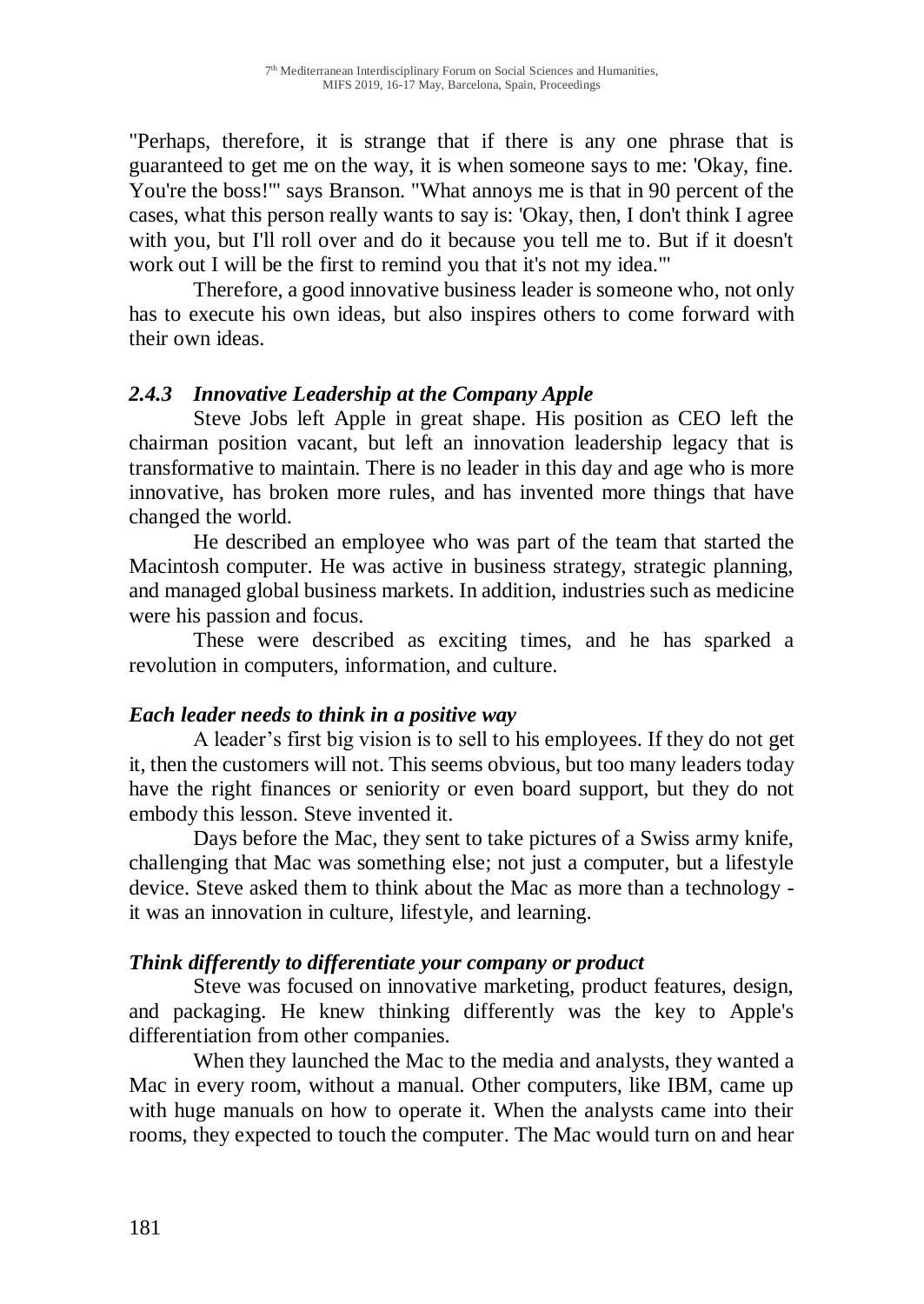them from the computer, saying "hello." Thus, this blew their mind. Steve was of the opinion that the minds of people blew with innovative ideas.

#### *Take smart risks, fast downtime and don't give up*

People forget that Apple tried and failed at many things before success. They learned more from their mistakes than successes. Edison's light bulb took 40,000 mistakes to make it right. Before the Mac computer, the Lisa failed. Apple had a run on one of an early iPad called Newton but did not work. Therefore, taking risks and persevering is of significant importance.

#### *Enjoy the Journey*

Everyone on planet earth is here for a limited time. Therefore, it is important to make it count. Steve would have reminded us all to enjoy the trip. Or would he not? He urged them all to make a commitment to achieve something big, relevant, and meaningful. These lessons are as true today as they were in 1984.

## *Invest in the Future*

This is a great opportunity. Since it is sustainable, this is what life is all about and it also applies to business. To develop new inventions, they must be willing to take risks, make mistakes, and have big ideas most importantly.

Sell your big idea. Your innovation is what every leader needs. Steve was a fearless leader who made a lot of inventions: Mac, iPod, iPad, iTunes, Apple TV, the mouse etc., and a software interface, all invented within 20 years.

## **3 Practical Orientation of Industrial Companies for Innovative Leadership**

For the empirical survey, industrial enterprises, which are business partners in a sector of the coatings industry, were examined. This industry was chosen as the survey group because the market is dynamic. There is no existence of the market without innovations.

Selected executives, working in the innovation sector in this segment, were interviewed.

#### **3.1 Cross-sectional Analysis**

Within the cross-sectional analysis, it is centrally evident that all the industrial companies surveyed recognise a lack of a model of innovative leadership style. All companies want to drive the innovation process, but are hardly able to carry it out with the existing managers. This is because these requirements are not set. It is also the reason why there is always the mood to implement a leadership style in the innovation area by chance that is neither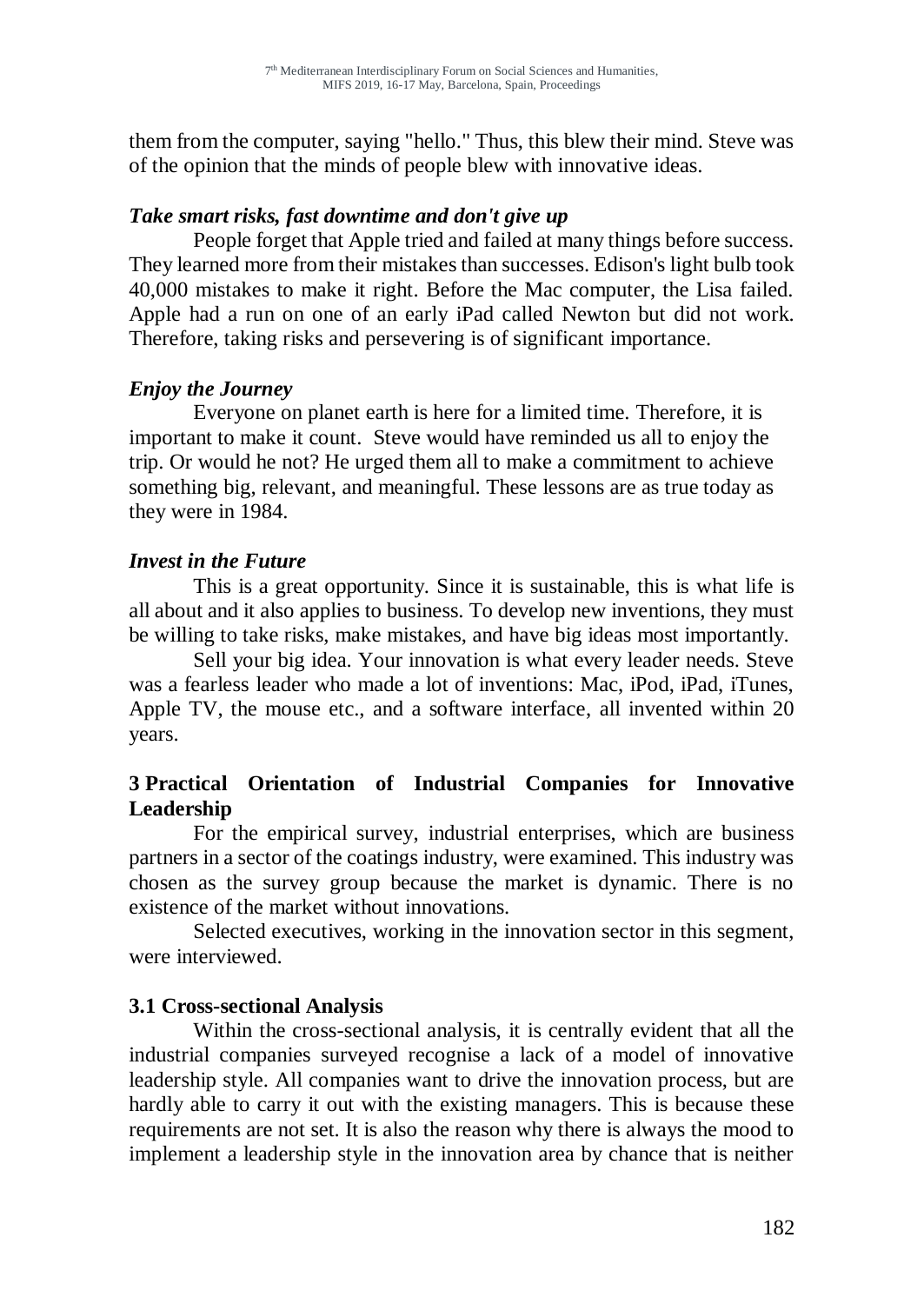measurable nor comprehensible. The result is that the key positions of the innovative leader are based on personal relationships with business partners, and can therefore be transferred or continued to a limited extent.

For this reason, there are recommendations for action that these companies can implement at the management level in the area of innovation.

This empirical survey did not find any connection between corporate success and innovative leadership style. None of the managers, who deal with and drive innovations daily, mentioned statements about their leadership style or interrelationships.

Based on the empirical surveys as shown below, three points were considered important in summary. In addition, managers can adopt recommendations for action in the innovative field.

## *3.1.1 Positioning of the Innovative Company on the Market*

Due to the high competition in the industry, it is recommended to focus on the values of the respective company and to position them externally towards the customer *(What do we stand for?)*.

Furthermore, niche products can be included in the product range or anchored and transported *(What makes us special?).*

To become visible to the customer means to implement the innovation and make it visible. Managers in the innovation sector are responsible for this and at the same time overburdened with this expectation.

# *3.1.2 Communication and Infrastructure*

Continuous availability of the contact person of the innovative manager as "single point of contact" or competent representation (information to the customer in advance) is recommended as a success factor for innovative industrial companies. It also includes making the order status accessible to customers. Thus, this allows the customer to participate in the innovation process of the company, as well as mediating via concrete and tailor-made communication instruments from the innovative executive.

#### *3.1.3 Relationship Management*

The personal business partner relationship is still essential for the respondents. Without this factor, an innovative leader will not be able to drive the innovation process forward.

Therefore, intensive relationship support, highlighting the company's experience, especially about the innovative area, up to the customer as well as queries, what works well, improvement suggestions, and wishes to the customer are of significant importance.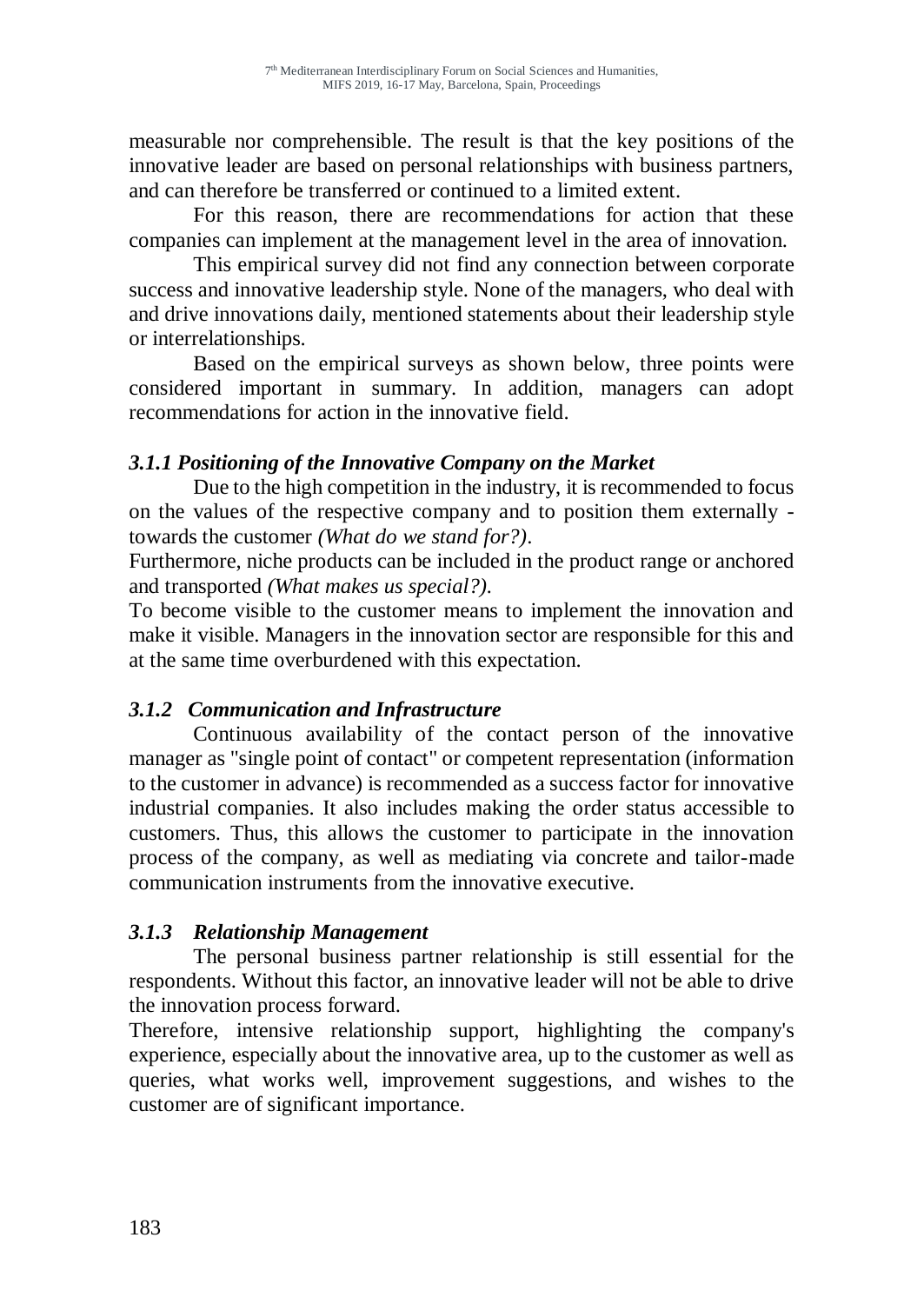#### **3.2 Summary of Practical Orientation**

In summary, it can be emphasized that in practice, there is a lack of orientation of leadership styles in innovative industrial companies. These executives are expected to have high expectations which are not clearly defined. Therefore, the leadership style is unclear. Regardless of internationality or orientation, the personal business partnership is the critical success factor to drive the innovation process. Numerous quantitative key figures and reports plays an important function in the innovation process.

#### **4 Conclusion**

If theoretical findings are considered together with practical results, then there are some approaches in the literature that suggest innovative leadership styles. The innovation process is often described. Innovation has become an increasingly essential topic in the industrial landscape - not only for companies, but for the entire business process chain.

Leadership styles have been highlighted in different ways for several decades, but not with a focus on innovation. What makes an innovative manager special, and how this positively affects the company, is hardly found in literature. The renowned Richard Branson describes it in his book "Like a Virgin: Secrets, they don't teach you at business school". In his approach, he stated that someone who runs a highly innovative company should not be a boss of the old school. Rather, he should be a leader who brings the best into the company and drives the innovation processes. The key to the success of the innovation company is a manager who does not delegate his own topics, but also develops the ideas of others - the employees or business partners - in the field of innovation and ensures their implementation and success.

Together with the outcome of the practical orientation, the personality of the manager is the most crucial factor of the innovation degree in the leadership perspective.

The innovative leader of the successful company, Steve Jobs, was also highlighted in a summary, that the spirit of leadership is decisive for the degree of innovation in the company.

#### **References**:

- 1. Allesch et al. (1986). Innovations management.S. 22.
- 2. Arbeitsgruppe St. Galler Management-Modells' online: [http://www.ifb.unisg.ch/org/IfB/ifbweb.nsf/wwwPubInhalteGer/St.G](http://www.ifb.unisg.ch/org/IfB/ifbweb.nsf/wwwPubInhalteGer/St.Galler+Management-Modell?opendocument) [aller+Management-Modell?opendocument](http://www.ifb.unisg.ch/org/IfB/ifbweb.nsf/wwwPubInhalteGer/St.Galler+Management-Modell?opendocument)
- 3. Bleicher, K. (1996). Das Konzept Integriertes Management. Frankfurt/ Main-New York, 4. Auflage.
- 4. Branson (2012). Kindle Edition: "Like a Virgin: Secrets They Won't Teach You at Business School."